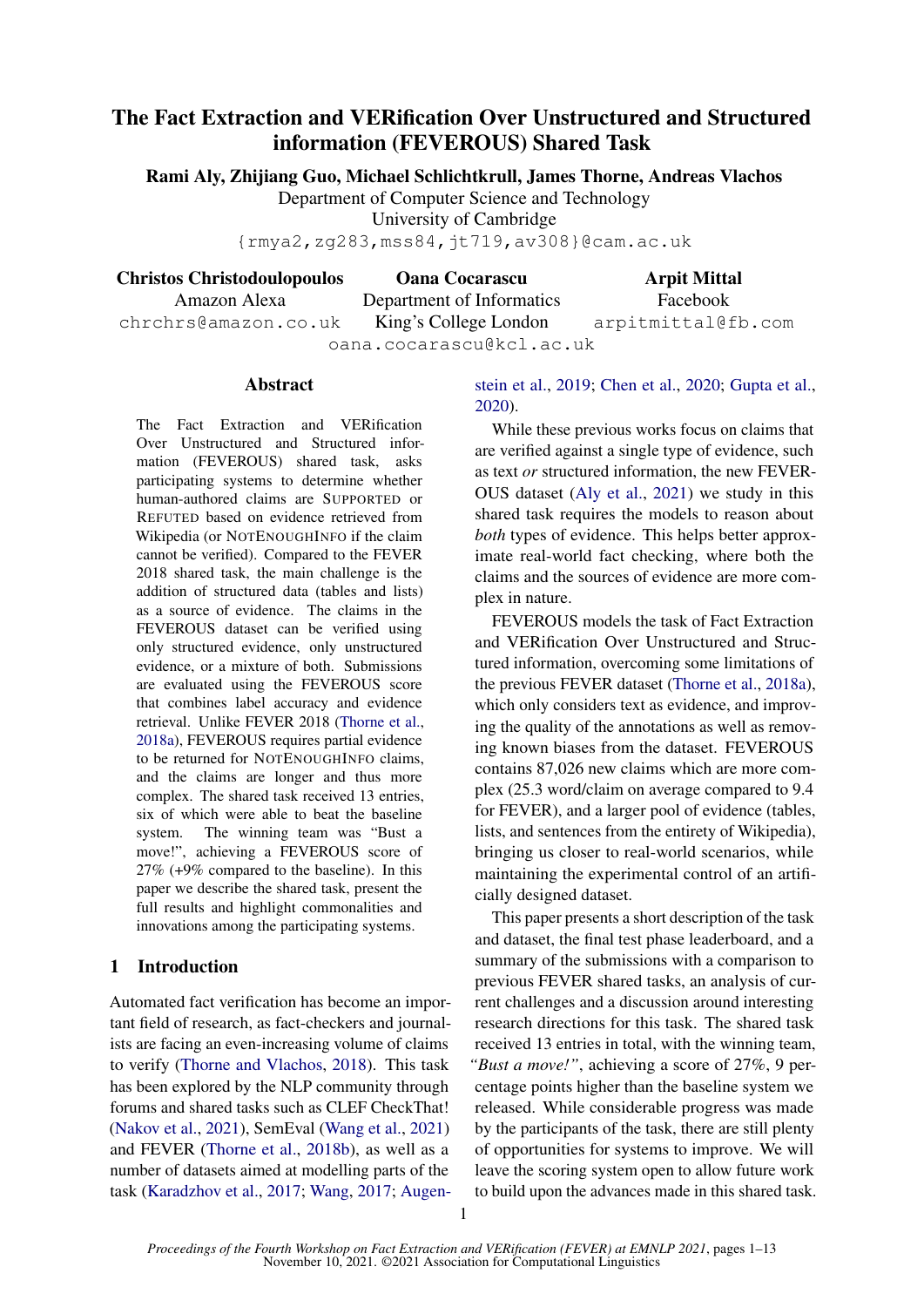

Figure 1: FEVEROUS sample instances. Evidence in tables is highlighted in red. Each piece of evidence  $e_i$  has associated context, i.e. page, section title(s) and the closest row/column headers (highlighted in dark gray). Left: evidence consists of two table cells refuting the claim. Right: Evidence consists of two table cells and one sentence from two different pages, supporting the claim.

## 2 Task Description

Given a human-authored claim, systems had to first retrieve evidence from Wikipedia in the form of sentences and table cells, each accompanied by the page/section titles and column headers they were found under respectively. They then had to classify whether the claim is SUPPORTED or REFUTED based on the evidence, or NOTENOUGHINFO if the claim cannot be verified. System responses would be scored both on the evidence retrieval and the label classification. Note that unlike in the original FEVER shared task, (partial) evidence needs to be provided for the NOTENOUGHINFO claims. Each claim in the FEVEROUS dataset could have multiple ways of being verified, which is represented in the different *evidence sets* - each with potentially multiple pieces of evidence. The participating systems only had to provide one complete evidence set for their response to be considered correct.

#### 2.1 Dataset

We provided the training and development datasets through the FEVER website<sup>[1](#page-1-0)</sup> and as an open source dataset<sup>[2](#page-1-1)</sup>. A reserved portion of the dataset was released as a blind test set without the gold annotations (labels + evidence) to be used in the

```
4911507
```
final phase of the challenge. The training data and the blind test set are described in [\(Aly et al.,](#page-6-1) [2021\)](#page-6-1), with each split's label distribution being thus known in advance. The label distribution of the dataset is only roughly balanced for the blind test set. The number of evidence sets with only textual evidence is slightly higher than sets that contain only textual evidence or sets that require a combination of different evidence types (c.f. Table [1\)](#page-1-2).

<span id="page-1-2"></span>

|                       | <b>Train</b> | Dev   | <b>Test</b> |
|-----------------------|--------------|-------|-------------|
| Supported             | 41,835       | 3,908 | 3,372       |
| Refuted               | 27,215       | 3,481 | 2,973       |
| <b>NEI</b>            | 2,241        | 501   | 1,500       |
| Total                 | 71,291       | 7,890 | 7,845       |
| $E_{Sentences}$       | 31,607       | 3,745 | 3,589       |
| $E_{Cells}$           | 25,020       | 2,738 | 2816        |
| $E_{Sentences+Cells}$ | 20,865       | 2,468 | 2062        |

Table 1: Quantitative characteristics in each split of FEVEROUS, with  $E_{Sentences}$ ,  $E_{Cells}$ , and  $E_{Sentences+Cells}$  being claims requiring only sentence evidence, cell evidence, or both, respectively.

<span id="page-1-0"></span><sup>1</sup>[https://fever.ai/dataset/feverous.](https://fever.ai/dataset/feverous.html) [html](https://fever.ai/dataset/feverous.html) <sup>2</sup>[https://doi.org/10.5281/zenodo.](https://doi.org/10.5281/zenodo.4911507)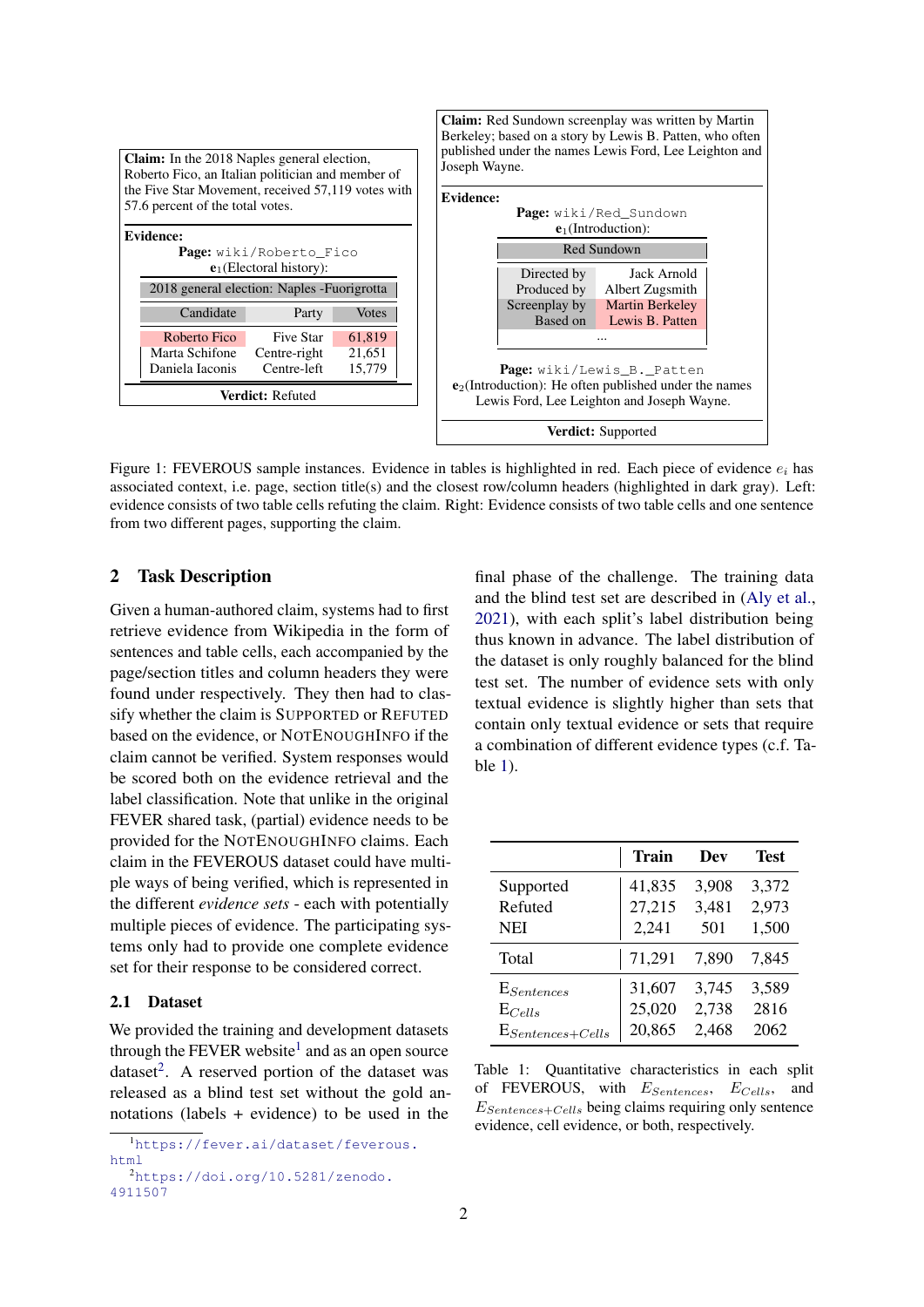<span id="page-2-1"></span>

Figure 2: The pipeline of the FEVEROUS baseline, illustration taken from [\(Aly et al.,](#page-6-1) [2021\)](#page-6-1).

#### 2.2 Submissions

The FEVEROUS shared task was hosted as a challenge on Eval $AI<sup>3</sup>$  $AI<sup>3</sup>$  $AI<sup>3</sup>$  where participants were invited to submit predictions against the blind test set. Participants had about three days (24th July to 27th July 2021) starting from the release of the unlabeled blind test set to submit up to three submissions. Only a team's final submission was considered. The platform was open to submission on the development split one month prior, to allow participants to become familiar with the submission environment.

#### 2.3 Baseline

The FEVEROUS baseline, shown schematically in Figure [2,](#page-2-1) employs a multi-stage retrieval pipeline, followed by a verdict prediction module. The most relevant documents are retrieved using a combination of entity matching and TF-IDF. The latter is then used to to extract the most relevant sentences and tables from the selected documents. To retrieve relevant cells from extracted tables, a cell extraction model linearizes them and treats the extraction as a sequence labelling task. A RoBERTa classifier [\(Liu et al.,](#page-7-4) [2019\)](#page-7-4) pre-trained on multiple NLI datasets, and fine-tuned on the FEVEROUS  $data<sup>4</sup>$  $data<sup>4</sup>$  $data<sup>4</sup>$ , then predicts the veracity of the claim using the retrieved evidence and its context. Since the FEVEROUS dataset is imbalanced regarding NEI labels (5% of claims), the baseline additionally samples artificial NEI instances for training by partially removing evidence pieces from annotations. This baseline substantially outperforms the sentence-only and table-only baselines [\(Aly et al.,](#page-6-1)

#### [2021\)](#page-6-1).

### 2.4 FEVEROUS score

Similar to the previous shared tasks of the FEVER Workshop [\(Thorne et al.,](#page-8-3) [2018b\)](#page-8-3), the scoring in FEVEROUS considers both the evidence retrieval and the claim labels. While we track the scores for each of these aspects individually (label accuracy, evidence P/R/F1), we use the FEVEROUS score defined in [Aly et al.](#page-6-1) [\(2021\)](#page-6-1) as the primary score for the challenge, defined as follows. For a given claim, a prediction is considered correct only if at least one complete gold evidence set  $E$  is a subset of the predicted evidence  $\hat{E}$  and the predicted label is correct. We recognise that the evidence annotations are unlikely to be exhaustive, and measuring precision would penalise correct evidence missed by the annotators. Instead, we set a limit to the number of evidence pieces systems can return for each claim and allow only 5 predicted sentences items and 25 predicted table cells (the latter include table captions and list items). If additional evidence was returned it was discarded without penalty.

### 3 Results

The results for all submissions to the shared task are in Table [2.](#page-3-0) Further break downs are provided with results of each class (SUPPORTED, REFUTED NOTENOUGHINFO) in Table [2,](#page-3-0) and according to different types of evidence needed (textual-only, tabular-only, or both) in Table [4.](#page-5-0) The latter results are further analysed in Table [6](#page-11-0) for each type of evidence. In Table [3,](#page-4-0) we further report results for claims that are particularly challenging, requiring numerical reasoning, multi-hop reasoning, entity disambiguation, or search terms beyond entities mentioned in the claim. Each of the 12 teams that submitted results for the blind test phase was invited to submit a paper to be reviewed in the FEVER workshop, as well as a 200-word descrip-

<span id="page-2-0"></span><sup>3</sup>[https://eval.ai/web/challenges/](https://eval.ai/web/challenges/challenge-page/1091) [challenge-page/1091](https://eval.ai/web/challenges/challenge-page/1091)

<span id="page-2-2"></span><sup>&</sup>lt;sup>4</sup> For early reported scores of the baseline the classifier was not trained on the entire FEVEROUS data. These preliminary scores were almost identical to the final ones, with accuracy, evidence precision, and  $F_1$  being around 0.01 points higher than here, but FEVEROUS score being marginally lower.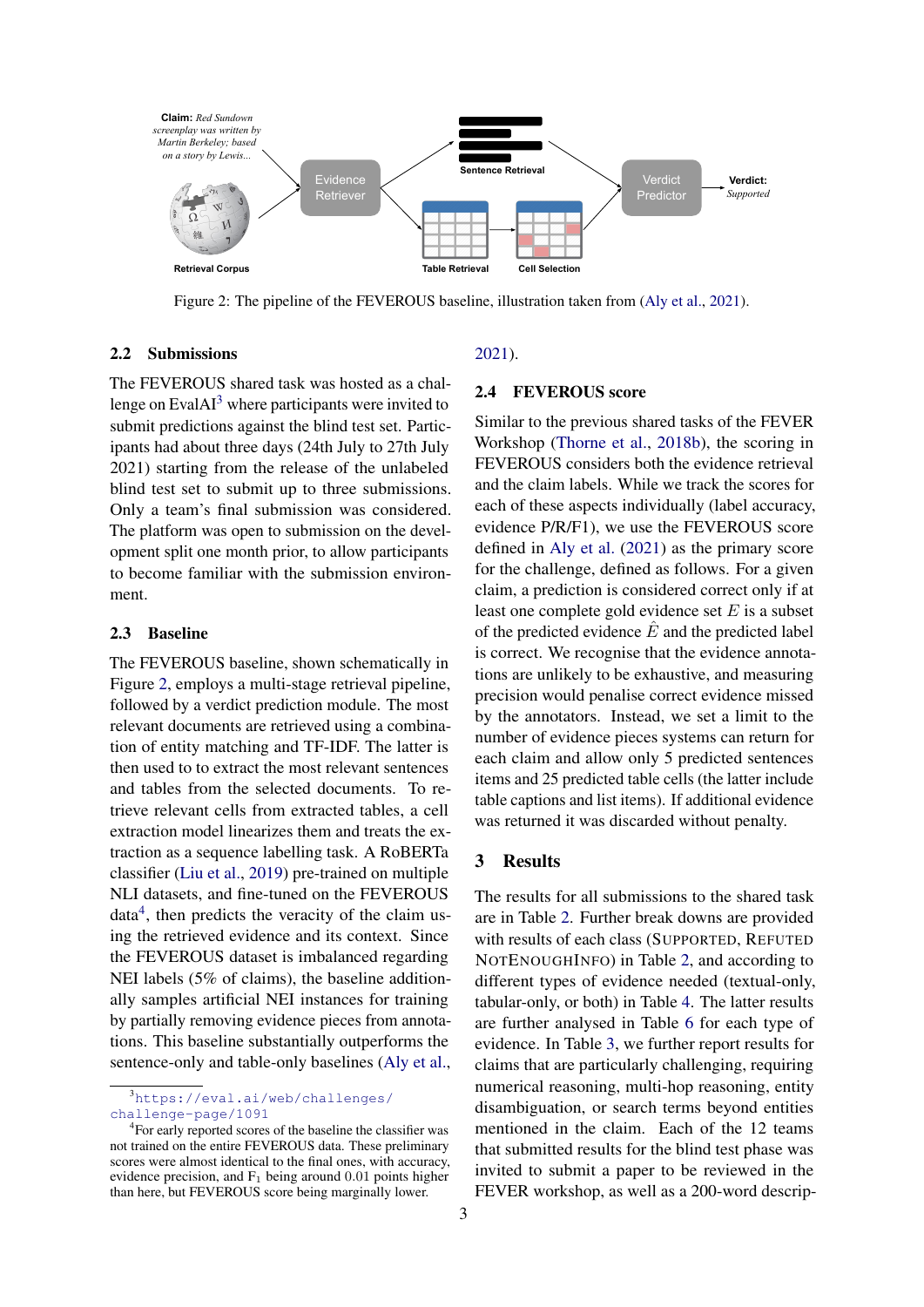<span id="page-3-0"></span>

| <b>Team Name</b><br>Rank |                      | Label           | <b>Evidence</b>  |        |      | <b>FEVEROUS</b> |
|--------------------------|----------------------|-----------------|------------------|--------|------|-----------------|
|                          |                      | <b>Accuracy</b> | <b>Precision</b> | Recall | F1   | Score           |
| 1                        | Bust a move!         | 0.56            | 0.08             | 0.43   | 0.13 | 0.27            |
| 2                        | Papelo               | 0.58            | 0.07             | 0.35   | 0.12 | 0.26            |
| 3                        | <b>NCU</b>           | 0.52            | 0.1              | 0.39   | 0.16 | 0.25            |
| 4                        | Z team               | 0.49            | 0.08             | 0.43   | 0.13 | 0.23            |
| 5                        | EURECOM_Fever        | 0.48            | 0.14             | 0.34   | 0.2  | 0.2             |
| 6                        | <b>Baseline</b>      | 0.46            | 0.10             | 0.29   | 0.15 | 0.18            |
| 7                        | Saturday Night Fever | 0.48            | 0.11             | 0.29   | 0.16 | 0.18            |
| 8                        | Martin Funkquist     | 0.43            | 0.06             | 0.28   | 0.1  | 0.13            |
| 9                        | <b>Albatross</b>     | 0.41            | 0.06             | 0.19   | 0.1  | 0.12            |
| 10                       | <b>METUIS</b>        | 0.39            | 0.05             | 0.1    | 0.06 | 0.06            |
| 11                       | ChaCha               | 0.42            | 0.03             | 0.1    | 0.04 | 0.04            |
| 12                       | seda kaist           | 0.43            | 0.07             | 0.12   | 0.09 | 0.05            |
| 13                       | qmul uou iiith       | 0.4             | 0.02             | 0.03   | 0.03 | 0.02            |

Table 2: Final results of the blind test phase of the FEVEROUS challenge.

tion of their approach. 7 teams sent us system descriptions, six of which also submitted a paper. The descriptions appear in Appendix [A](#page-8-5) (as sent by the authors except from minor typographic corrections), with the accompanying paper citation if one was submitted. In the remainder of this section we present our observations on the techniques used by the participants. The architecture followed by participating teams consisted of evidence retrieval followed by verdict prediction. Evidence retrieval was decomposed into page retrieval, followed by selecting textual (i.e. sentences) and tabular evidence (i.e. table cells) from the retrieved pages. Verdict prediction combined the retrieved evidence to return a label for the claim.

Page retrieval Page retrieval was mostly kept simple relying on term-matching for efficiency *Bust a move!*, *NCU* and *METUIS* used BM25 (the latter two using the implementation of Anserini [\(Yang](#page-8-6) [et al.,](#page-8-6) [2017\)](#page-8-6)), while *Martin Funkquist* used vanilla TF-IDF matching. *Papelo* and *Albatross*, following the baseline, combined TF-IDF matching with entity matching, and *EURECOM\_Fever* reranked its results with a BERT model pre-trained on MS-MARCO [\(Nguyen et al.,](#page-7-5) [2016\)](#page-7-5). Overall, focusing on the entities in the claim for page retrieval was found to be beneficial by the participants.

Sentence selection In order to select sentences to used as evidence, many teams used continuous representations in order to capture semantic affinity with the claim. *Bust a move!* applied a three

stage-process to the task consisting of multi-hop dense passage-retrieval [\(Xiong et al.,](#page-8-7) [2021\)](#page-8-7) trained on FEVEROUS data, followed by BM25 filtering to ensure that sentences containing named entities mentioned in the claim are not ranked below those sentences semantically related to the claim but for different entities, and a final re-ranking step using a fine-tuned RoBERTa model. The latter is trained iteratively using a scheme to identify hard negative examples using previous versions of the model. Their method performs better than other systems on claims where the disambiguation of a claim's entity was a major challenge or when an article's name is not mentioned in the claim itself (c.f. Table [3\)](#page-4-0), suggesting that their negative sampling method is effective. Papelo used a fine-tuned RoBERTa model for sentence selection combined with a next hop predictor based on T5 [\(Raffel et al.,](#page-7-6) [2020\)](#page-7-6) that aims to retrieve evidence complementing the pieces already retrieved. *NCU* used a BERT evidence classifier fine-tuned on FEVEROUS data, while *METUIS* developed a BERT-based QA model using the data provided. *Martin Funkquist* and *EU-RECOM\_Fever* used TF-IDF matching following the baseline.

Table/cell selection Table selection was often done term-based using the same approaches as for page selection, i.e. TF-IDF as in the baseline (*Papelo, EURECOM\_Fever*) and BM25 (*Bust a move!*), while *Martin Funkquist* used the dense table retriever of [Herzig et al.](#page-7-7) [\(2021\)](#page-7-7). *NCU* considers all tables in retrieved documents for cell extrac-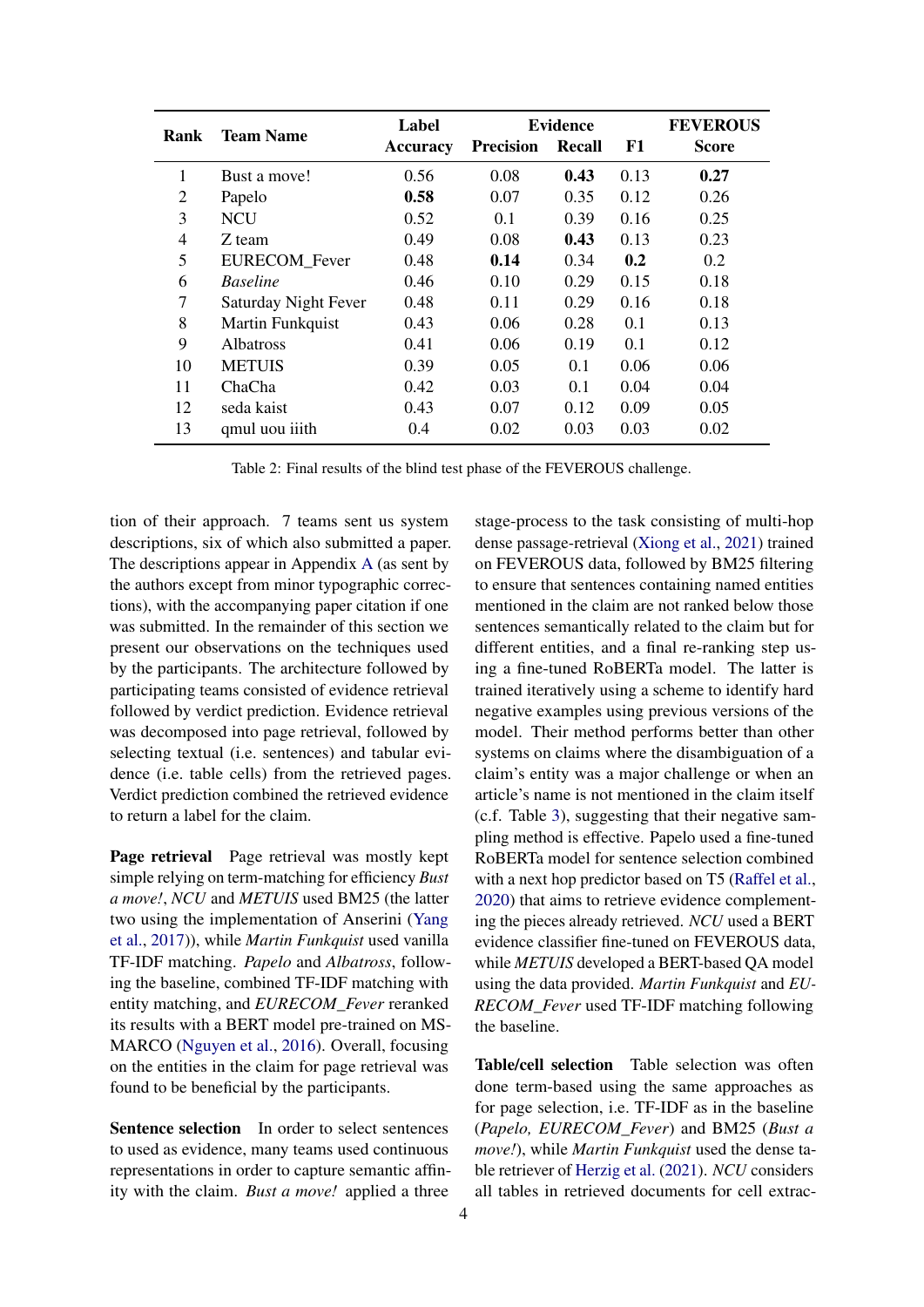<span id="page-4-0"></span>

| <b>Team Name</b>     | Numerical Reasoning | Multi-hop Reasoning | <b>Entity Disambiguation</b> | Search terms not in Claim |
|----------------------|---------------------|---------------------|------------------------------|---------------------------|
| Bust a move!         | 0.11                | 0.14                | 0.20                         | 0.15                      |
| Papelo               | 0.21                | 0.10                | 0.10                         | 0.02                      |
| <b>NCU</b>           | 0.10                | 0.14                | 0.20                         | 0.12                      |
| Z team               | 0.10                | 0.13                | 0.18                         | 0.11                      |
| EURECOM_Fever        | 0.07                | 0.12                | 0.17                         | 0.10                      |
| <b>Baseline</b>      | 0.07                | 0.11                | 0.12                         | 0.12                      |
| Saturday Night Fever | 0.07                | 0.12                | 0.12                         | 0.11                      |
| Martin Funkquist     | 0.01                | 0.14                | 0.12                         | 0.09                      |
| <b>Albatross</b>     | 0.02                | 0.09                | 0.10                         | 0.12                      |
| <b>METUIS</b>        | 0.04                | 0.00                | 0.04                         | 0.01                      |
| ChaCha               | 0.03                | 0.01                | 0.01                         | 0.00                      |
| seda kaist           | 0.02                | 0.01                | 0.01                         | 0.00                      |
| qmul uou iiith       | 0.02                | 0.01                | 0.01                         | 0.01                      |

Table 3: FEVEROUS scores on the blind test phase, requiring numerical reasoning (740 samples), multi-hop reasoning (1,195 samples), entity disambiguation (200 samples) and search terms beyond entities mentioned in claim (193 samples).

tion. The cells from the tables were often chosen using the same approach used by teams to select sentences from documents but trained on tabular data from the task (*Bust a move!, Papelo, NCU, EURECOM\_Fever*). Cells are treated as text by linearzing them through concatenating their content and context with special markup. The teams considered as context a table's caption, table headers, and the page name, with the latter improving scores substantially for *NCU*. While *Bust a move!* and *Papelo* train a separate model for sentence and cell retrieval, *NCU* trains a single model on the joint tabular and textual data. *Martin Funkquist* and *METUIS* used the TAPAS QA model [\(Herzig](#page-7-8) [et al.,](#page-7-8) [2020\)](#page-7-8) for retrieving cells. Using continuous representations to retrieve sentences and cells from retrieved documents have generally been successful, however, using specialised methods (i.e. TAPAS) explored by participants for table retrieval and cell selection seems to be have been less successful. Instead, term-based table retrieval, and treating tables as sequences of cells was overall more successful.

Evidence retrieval from different locations Claims requiring information from two or more different sections or articles (termed multi-hop reasoning in FEVEROUS), was a challenge to all systems, with neither of the two systems employing multihop evidence retrieval (*Bust a move!*, *Papelo*) scoring better (c.f. Table [3\)](#page-4-0). However, we note that both teams' multihop evidence retrieval focus on the iterative retrieval of evidence, while for multihop claims labelled in FEVEROUS direct semantic matching with only the claim is sufficient in many

#### cases.

Verdict prediction For verdict prediction, the top two teams developed models taking into account the fact that the evidence during testing will be noisy given that retrieval is imperfect. Thus they trained models using retrieved evidence (*Papelo*) or combining it with gold evidence from the data (*Bust a move!*). The latter considered all evidence to be of tabular form and used two instantiations of a TAPAS model, whose predictions were aggregated using an MLP. On the other hand, *Papelo* considered all evidence to be of sentence form using a simple markup to encode the table structure, and trained a T5 model on FEVEROUS data. In addition they facilitated the handling of mathematical reasoning at this stage by encoding numbers and relations between into "math hints" that were added as a prefix to the input. By using these hints, *Papelo* achieves by far the highest scores on claims that require numerical reasoning, as seen in Table [3.](#page-4-0) As this type of reasoning is typically also more relevant to claims requiring tabular evidence, it is possibly part of the reason *Papelo* performs substantially better in such claims (Table [4\)](#page-5-0). Yet, all systems appear to struggle when a claim requires both textual and tabular evidence, as seen in Table [4.](#page-5-0) With exception to *Papelo*, the score tends to follow the tabular-only performance, which was more challenging for most systems. Following the baseline, *NCU*, *EURECOM\_Fever* and *Albatross* treated all evidence as text and relied on some form of pretrained NLI model fine-tuned to the data from the shared task. *Albatross* fine-tuned several existing NLI models and used majority voting to obtain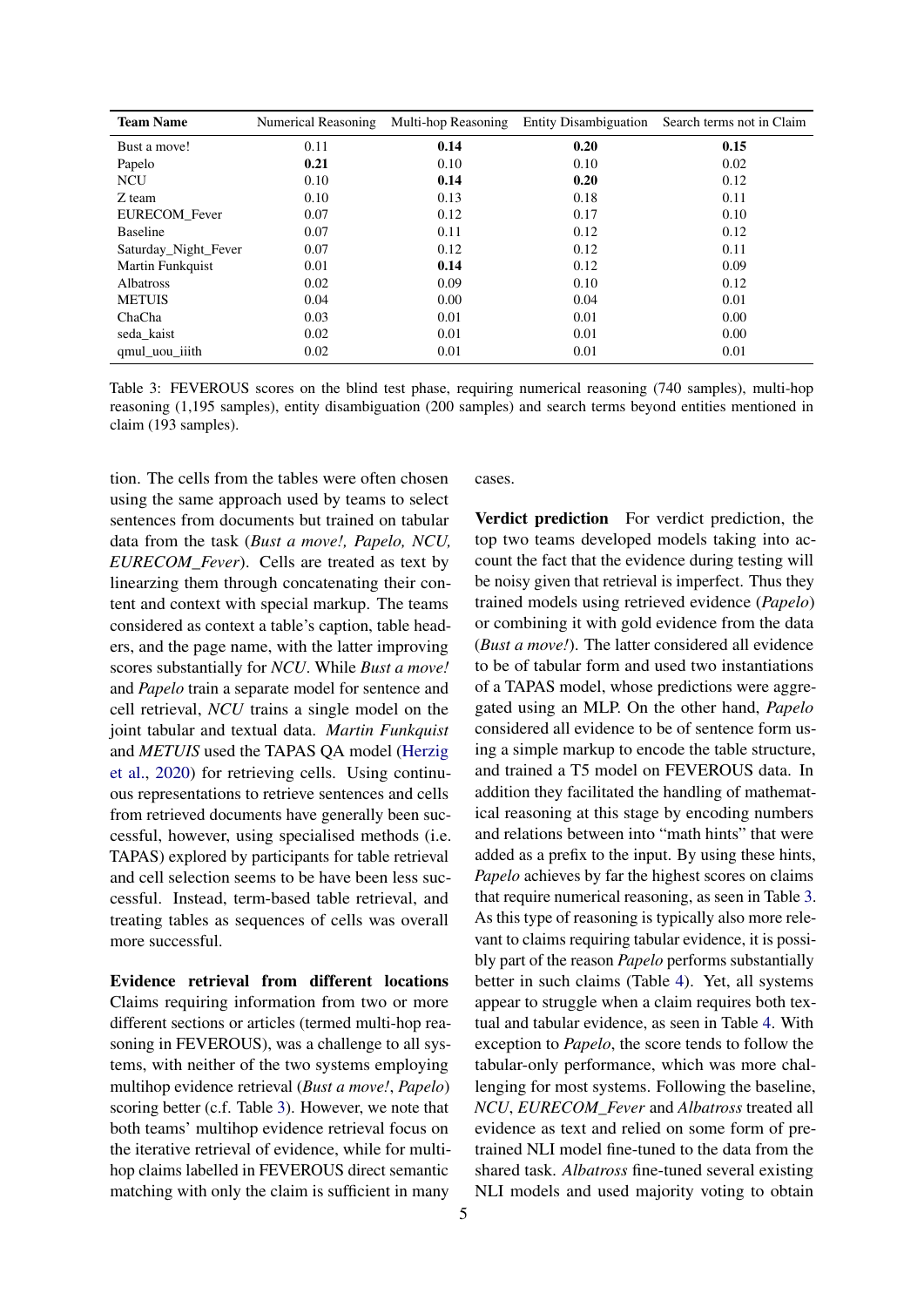the final verdict. METUIS used a pre-trained NLI model without further tuning which was applied to each piece of evidence retrieved, combining the predictions heuristically. Finally, *Martin Funkquist* handled textual evidence using RoBERTa and tabular evidence using TAPAS, aggregating their results using an MLP.

<span id="page-5-0"></span>

| <b>Team Name</b>        | Textual | Tabular | Combined |
|-------------------------|---------|---------|----------|
| Bust a move!            | 0.35    | 0.23    | 0.22     |
| Papelo                  | 0.28    | 0.33    | 0.20     |
| <b>NCU</b>              | 0.32    | 0.21    | 0.23     |
| Z team                  | 0.29    | 0.16    | 0.22     |
| EURECOM_Fever           | 0.29    | 0.14    | 0.15     |
| <b>Baseline</b>         | 0.27    | 0.12    | 0.12     |
| Saturday Night Fever    | 0.26    | 0.11    | 0.14     |
| <b>Martin Funkquist</b> | 0.22    | 0.04    | 0.09     |
| <b>Albatross</b>        | 0.26    | 0.03    | 0.01     |
| <b>METUIS</b>           | 0.12    | 0.03    | 0.01     |
| ChaCha                  | 0.05    | 0.05    | 0.03     |
| seda kaist              | 0.05    | 0.05    | 0.03     |
| qmul_uou_iiith          | 0.03    | 0.02    | 0.01     |

Table 4: FEVEROUS scores on the blind test phase, only considering samples that require exclusively textual evidence, tabular evidence, or both, respectively.

### 4 Analysis

Handling NOTENOUGHINFO (NEI) claims in FEVEROUS is substantially more challenging than in the FEVER shared task for two reasons: i) (partial) evidence must be retrieved for a prediction to be considered correct, ii) the dataset is very imbalanced, with relatively few NEI instances in the training set. As seen in Table [5,](#page-5-1) NEI performance was poor on the whole, with the top two systems opting not to predicting any NEI instances. In contrast to *Bust a move!*, *Papelo* by design does not predict any NEI instances, replacing instances in the training set labelled as NEI with Supported, turning the task into a binary classification task. While *Papelo* explored sampling artificial NEI instances, by labelling any instance with incomplete extracted evidence as NEI, their model performs much worse in this scenario, overpredicting NEI. A possible cause is that their prediction model is still trained on noisy evidence, creating the additional challenge of distinguishing a complete evidence set with possibly irrelevant evidence from an incomplete evidence set. This further presents an explanation for *Bust a move!*'s performance on NEI, as they also train their prediction model on both complete and incomplete evidence, which makes it

more robust to imperfect retrieval for supported and refuted instances, yet making it impossible for the model to correctly distinguish these from instances with not enough information. Interestingly, worse overall systems did better on NEI predictions, with *Albatross* and *METUIS* receiving a relatively balanced  $F_1$  score across all classes. This can possibly be attributed to their explicit treatment of the NEI class, with *METUIS* using a verdict heuristic to predict the NEI class if none of the extracted evidence pieces provides enough confidence in supporting or refuting a claim. They also report that their model overpredicts NEI instances on the development split, suggesting that it should be fine-tuned on the dataset.

<span id="page-5-1"></span>

| <b>Team Name</b>     | Supported | Refuted | <b>NEI</b> |
|----------------------|-----------|---------|------------|
| Bust a move!         | 0.66      | 0.57    | 0.00       |
| Papelo               | 0.65      | 0.63    | 0.00       |
| <b>NCU</b>           | 0.61      | 0.54    | 0.26       |
| Z team               | 0.62      | 0.38    | 0.01       |
| EURECOM_Fever        | 0.58      | 0.46    | 0.19       |
| <b>Baseline</b>      | 0.55      | 0.47    | 0.26       |
| Saturday Night Fever | 0.58      | 0.48    | 0.17       |
| Martin Funkquist     | 0.60      | 0.01    | 0.00       |
| <b>Albatross</b>     | 0.46      | 0.45    | 0.29       |
| <b>METUIS</b>        | 0.35      | 0.49    | 0.29       |
| ChaCha               | 0.53      | 0.35    | 0.11       |
| seda_kaist           | 0.52      | 0.36    | 0.09       |
| qmul_uou_iiith       | 0.32      | 0.51    | 0.17       |

Table 5: Label  $F_1$  score per-class.

We measured how the metric of the FEVEROUS shared task correlates to its performance on both components of the task, namely evidence retrieval and veracity prediction and how the FEVEROUS scores compare to the scores obtained in FEVER [\(Thorne et al.,](#page-8-3) [2018b\)](#page-8-3). As seen in Figure [3,](#page-6-2) both FEVER and FEVEROUS scores for systems participating in the respective shared tasks strongly positively correlate with an increased label accuracy (Pearson correlation of  $\rho = 0.92$  for both). However, concerning the retrieval component, it can be seen that the FEVEROUS scores correlate with the evidence F1 ( $\rho = 0.83$ ) more strongly than the FEVER scores ( $\rho = 0.41$ ), especially in terms of recall ( $\rho = 0.97$  and  $\rho = 0.53$ , respectively). Again, this is a consequence of correct NEI predictions not requiring any evidence in FEVER.

The FEVEROUS baseline system is stronger than the one proposed for FEVER relatively to the respective submitted systems, achieving a higher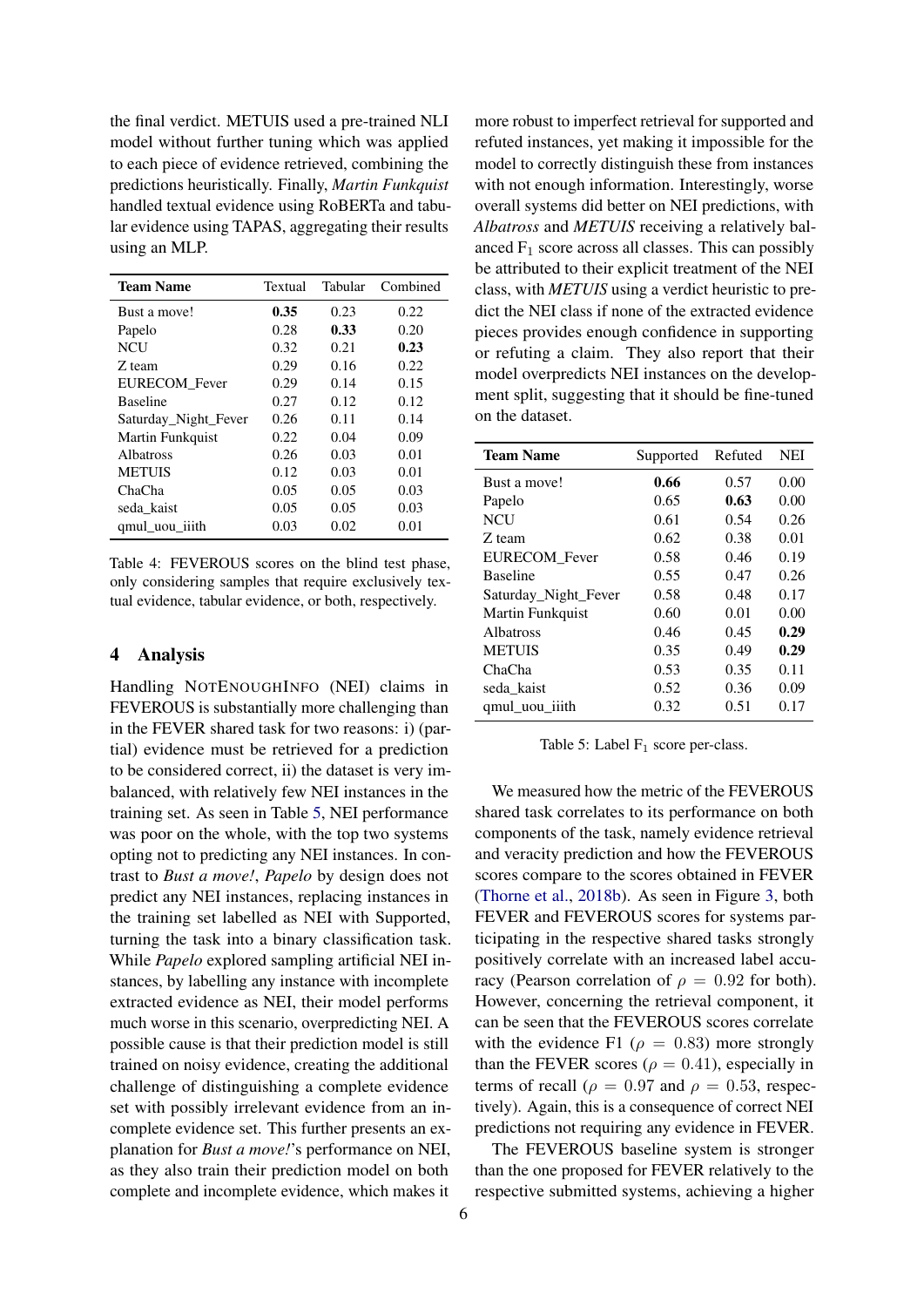<span id="page-6-2"></span>

Figure 3: Correlation between FEVER/FEVEROUS score and Label Accuracy, F1, and Recall, respectively.

score than more than half of participating teams, while the FEVER baseline only performed better than around a fifth of all systems. Generally, FEVEROUS scores are generally much lower than FEVER scores, with retrieval scores being particularly low for FEVEROUS. While this is likely partly due to the NEIs being easier to predict and more numerous in FEVER (by only predicting NEI, a system would already get a score of 0.33), it might also be a result of artefacts in the original

FEVER dataset, as a claim-only baseline was able to get an accuracy score of about 62% [\(Schuster](#page-8-8) [et al.,](#page-8-8) [2019\)](#page-8-8), compared to a majority-class baseline of 33%. In contrast, the claim-only baseline on FEVEROUS achieves a score of 58% against a majority-class baseline of 56%. Yet, peculiarities of the FEVEROUS dataset observed by participants is a higher number of redundant evidence pieces than in FEVER [\(Malon,](#page-7-9) [2021\)](#page-7-9) (likely a result of the higher complexity of evidence annotation), as well as a considerable number of claims that are refuted/NEI due to a single piece of information being incorrect/missing in an otherwise supported claim [\(Bouziane et al.,](#page-7-10) [2021\)](#page-7-10). Since claims are much longer in FEVEROUS than FEVER, such cases are much harder to identify. Similar to the FEVER 2.0 challenge [\(Thorne et al.,](#page-8-9) [2019\)](#page-8-9) where in a *build-it*, *break-it*, *fix-it* competition teams created adversarial attacks (*breakers*) against systems that were trained on the FEVER dataset (*builders*), to identify biases and weaknesses and address them (*fixers*), such a challenge might provide highly valuable insights to the FEVEROUS dataset to foster further research on this task.

### Acknowledgements

We would like to thank Amazon for sponsoring the dataset generation and supporting the FEVER workshop and the FEVEROUS shared task. Rami Aly is supported by the Engineering and Physical Sciences Research Council Doctoral Training Partnership (EPSRC). James Thorne is supported by an Amazon Alexa Graduate Research Fellowship. Zhijiang Guo, Michael Schlichtkrull and Andreas Vlachos are supported by the ERC grant AVeriTeC (GA 865958).

#### References

- <span id="page-6-1"></span>Rami Aly, Zhijiang Guo, Michael Sejr Schlichtkrull, James Thorne, Andreas Vlachos, Christos Christodoulopoulos, Oana Cocarascu, and Arpit Mittal. 2021. [FEVEROUS: Fact extraction and](https://openreview.net/forum?id=h-flVCIlstW) [VERification over unstructured and structured](https://openreview.net/forum?id=h-flVCIlstW) [information.](https://openreview.net/forum?id=h-flVCIlstW) In *Thirty-fifth Conference on Neural Information Processing Systems Datasets and Benchmarks Track*.
- <span id="page-6-0"></span>Isabelle Augenstein, Christina Lioma, Dongsheng Wang, Lucas Chaves Lima, Casper Hansen, Christian Hansen, and Jakob Grue Simonsen. 2019. [MultiFC: A real-world multi-domain dataset for](https://doi.org/10.18653/v1/D19-1475) [evidence-based fact checking of claims.](https://doi.org/10.18653/v1/D19-1475) In *Proceedings of the 2019 Conference on Empirical Methods*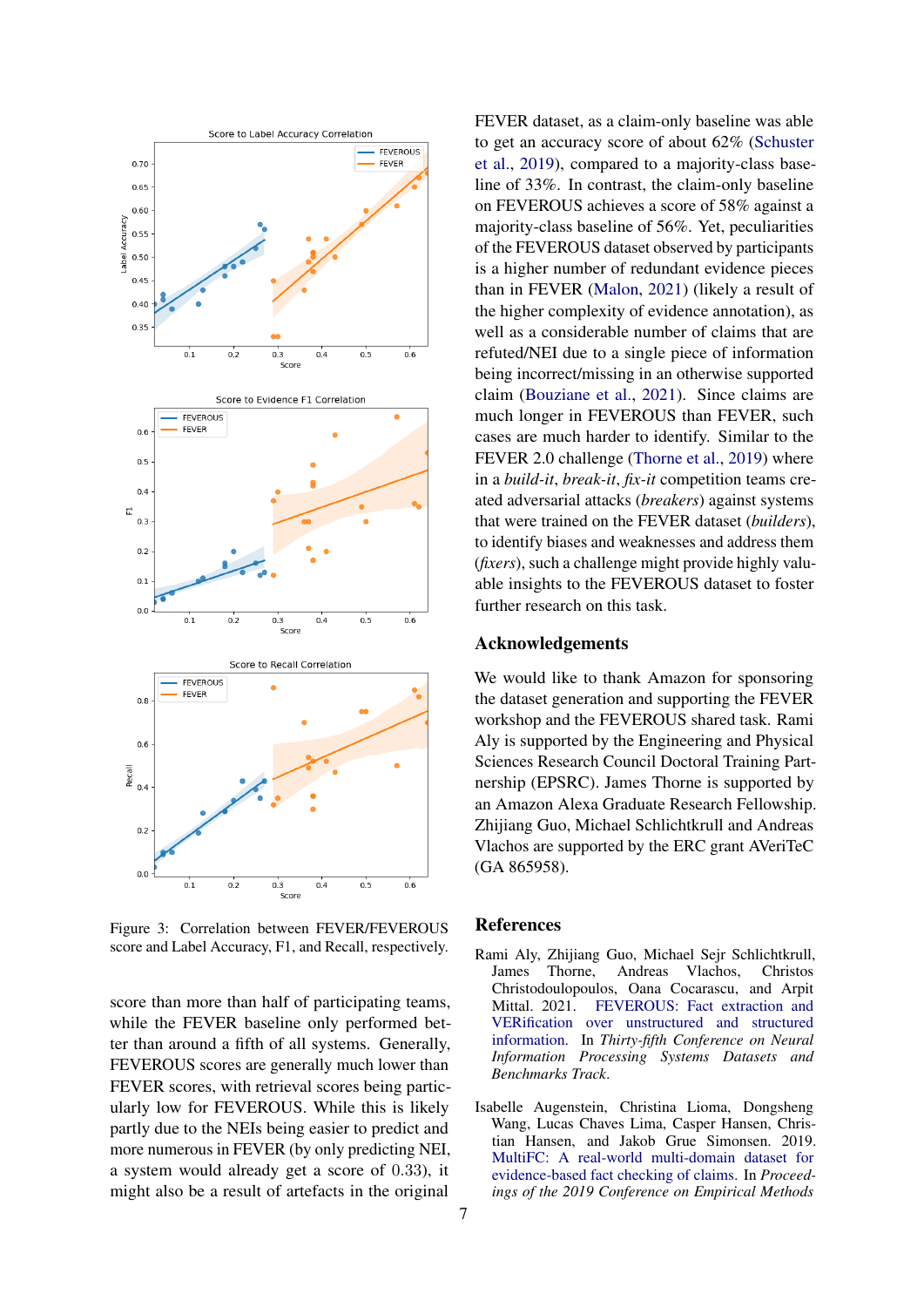*in Natural Language Processing and the 9th International Joint Conference on Natural Language Processing (EMNLP-IJCNLP)*, pages 4685–4697, Hong Kong, China. Association for Computational Linguistics.

- <span id="page-7-10"></span>Mostafa Bouziane, Hugo Perrin, Amine Sadq, Thanh Nguyen, Aurélien Cluzeau, and Julien Mardas. 2021. [FaBULOUS: Fact-checking based on understanding](https://aclanthology.org/D19-6616) [of language over unstructured and structured infor](https://aclanthology.org/D19-6616)[mation.](https://aclanthology.org/D19-6616) In *Proceedings of the Fourth Workshop on Fact Extraction and VERification (FEVER)*, pages 31 – 40. Association for Computational Linguistics.
- <span id="page-7-14"></span>Danqi Chen, Adam Fisch, Jason Weston, and Antoine Bordes. 2017. Reading wikipedia to answer open-domain questions. *arXiv preprint arXiv:1704.00051*.
- <span id="page-7-2"></span>Wenhu Chen, Hongmin Wang, Jianshu Chen, Yunkai Zhang, Hong Wang, Shiyang Li, Xiyou Zhou, and William Yang Wang. 2020. [TabFact: A Large-scale](http://arxiv.org/abs/1909.02164) [Dataset for Table-based Fact Verification.](http://arxiv.org/abs/1909.02164) In *ICLR*, pages 1–14.
- <span id="page-7-16"></span>Martin Funkquist. 2021. [Combining sentence and ta](https://aclanthology.org/D19-6616)[ble evidence to predict veracity of factual claims us](https://aclanthology.org/D19-6616)[ing TaPaS and RoBERTa.](https://aclanthology.org/D19-6616) In *Proceedings of the Fourth Workshop on Fact Extraction and VERification (FEVER)*, pages 92 – 101. Association for Computational Linguistics.
- <span id="page-7-11"></span>In-Zu Gi, Ting-Yu Fang, and Richard Tzong-Han Tsai. 2021. [Verdict inference with claim and retrieved](https://aclanthology.org/D19-6616) [elements using roberta.](https://aclanthology.org/D19-6616) In *Proceedings of the Fourth Workshop on Fact Extraction and VERification (FEVER)*, pages 60 – 66. Association for Computational Linguistics.
- <span id="page-7-15"></span>Jiafeng Guo, Yixing Fan, Liang Pang, Liu Yang, Qingyao Ai, Hamed Zamani, Chen Wu, W Bruce Croft, and Xueqi Cheng. 2020. A deep look into neural ranking models for information retrieval. *Information Processing & Management*, 57(6):102067.
- <span id="page-7-3"></span>Vivek Gupta, Maitrey Mehta, Pegah Nokhiz, and Vivek Srikumar. 2020. [INFOTABS: Inference on tables as](https://doi.org/10.18653/v1/2020.acl-main.210) [semi-structured data.](https://doi.org/10.18653/v1/2020.acl-main.210) In *Proceedings of the 58th Annual Meeting of the Association for Computational Linguistics*, pages 2309–2324, Online. Association for Computational Linguistics.
- <span id="page-7-7"></span>Jonathan Herzig, Thomas Müller, Syrine Krichene, and Julian Eisenschlos. 2021. [Open domain ques](https://doi.org/10.18653/v1/2021.naacl-main.43)[tion answering over tables via dense retrieval.](https://doi.org/10.18653/v1/2021.naacl-main.43) In *Proceedings of the 2021 Conference of the North American Chapter of the Association for Computational Linguistics: Human Language Technologies*, pages 512–519, Online. Association for Computational Linguistics.
- <span id="page-7-8"></span>Jonathan Herzig, Pawel Krzysztof Nowak, Thomas Müller, Francesco Piccinno, and Julian Eisenschlos. 2020. [TaPas: Weakly supervised table parsing via](https://doi.org/10.18653/v1/2020.acl-main.398)

[pre-training.](https://doi.org/10.18653/v1/2020.acl-main.398) In *Proceedings of the 58th Annual Meeting of the Association for Computational Linguistics*, pages 4320–4333, Online. Association for Computational Linguistics.

- <span id="page-7-1"></span>Georgi Karadzhov, Preslav Nakov, Lluís Màrquez, Alberto Barrón-Cedeño, and Ivan Koychev. 2017. [Fully automated fact checking using external](https://doi.org/10.26615/978-954-452-049-6_046) [sources.](https://doi.org/10.26615/978-954-452-049-6_046) In *Proceedings of the International Conference Recent Advances in Natural Language Processing, RANLP 2017*, pages 344–353, Varna, Bulgaria. INCOMA Ltd.
- <span id="page-7-4"></span>Yinhan Liu, Myle Ott, Naman Goyal, Jingfei Du, Mandar Joshi, Danqi Chen, Omer Levy, Mike Lewis, Luke Zettlemoyer, and Veselin Stoyanov. 2019. Roberta: A robustly optimized bert pretraining approach. *arXiv preprint arXiv:1907.11692*.
- <span id="page-7-9"></span>Christopher Malon. 2021. [Team Papelo at feverous:](https://aclanthology.org/D19-6616) [Multi-hop evidence pursuit.](https://aclanthology.org/D19-6616) In *Proceedings of the Fourth Workshop on Fact Extraction and VERification (FEVER)*, pages 40–46. Association for Computational Linguistics.
- <span id="page-7-13"></span>Bhaskar Mitra, Fernando Diaz, and Nick Craswell. 2017. [Learning to match using local and distributed](https://doi.org/10.1145/3038912.3052579) [representations of text for web search.](https://doi.org/10.1145/3038912.3052579) In *Proceedings of the 26th International Conference on World Wide Web*, WWW '17, page 1291–1299, Republic and Canton of Geneva, CHE. International World Wide Web Conferences Steering Committee.
- <span id="page-7-0"></span>Preslav Nakov, Giovanni Da San Martino, Tamer Elsayed, Alberto Barrón-Cedeño, Rubén Míguez, Shaden Shaar, Firoj Alam, Fatima Haouari, Maram Hasanain, Nikolay Babulkov, Alex Nikolov, Gautam Kishore Shahi, Julia Maria Struß, and Thomas Mandl. 2021. [The CLEF-2021 checkthat! lab](https://doi.org/10.1007/978-3-030-72240-1_75) [on detecting check-worthy claims, previously fact](https://doi.org/10.1007/978-3-030-72240-1_75)[checked claims, and fake news.](https://doi.org/10.1007/978-3-030-72240-1_75) In *Advances in Information Retrieval - 43rd European Conference on IR Research, ECIR 2021, Virtual Event, March 28 - April 1, 2021, Proceedings, Part II*, volume 12657 of *Lecture Notes in Computer Science*, pages 639–649. Springer.
- <span id="page-7-5"></span>Tri Nguyen, Mir Rosenberg, Xia Song, Jianfeng Gao, Saurabh Tiwary, Rangan Majumder, and Li Deng. 2016. Ms marco: A human generated machine reading comprehension dataset. In *30th Conference on Neural Information Processing Systems (NIPS 2016)*, Barcelona, Spain.
- <span id="page-7-12"></span>Yixin Nie, Adina Williams, Emily Dinan, Mohit Bansal, Jason Weston, and Douwe Kiela. 2020. [Ad](https://doi.org/10.18653/v1/2020.acl-main.441)[versarial NLI: A new benchmark for natural lan](https://doi.org/10.18653/v1/2020.acl-main.441)[guage understanding.](https://doi.org/10.18653/v1/2020.acl-main.441) In *Proceedings of the 58th Annual Meeting of the Association for Computational Linguistics*, pages 4885–4901, Online. Association for Computational Linguistics.
- <span id="page-7-6"></span>Colin Raffel, Noam Shazeer, Adam Roberts, Katherine Lee, Sharan Narang, Michael Matena, Yanqi Zhou, Wei Li, and Peter J. Liu. 2020. [Exploring](http://jmlr.org/papers/v21/20-074.html)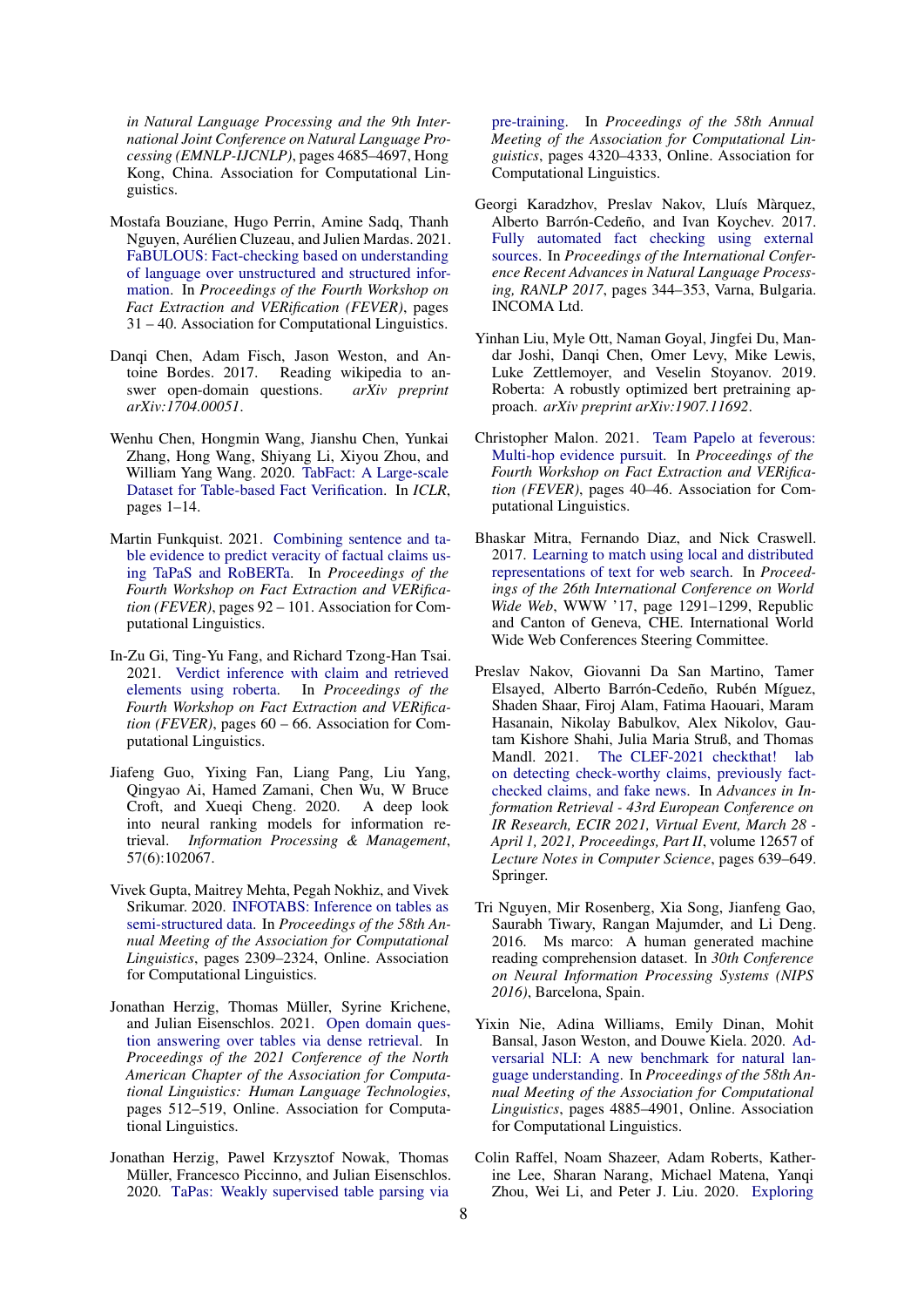[the limits of transfer learning with a unified text-to](http://jmlr.org/papers/v21/20-074.html)[text transformer.](http://jmlr.org/papers/v21/20-074.html) *Journal of Machine Learning Research*, 21(140):1–67.

- <span id="page-8-10"></span>Mohammed Adel Saeed, Giulio Alfarano, Khai Nguyen, Duc Pham, Raphael Troncy, and Paolo Papotti. 2021. [Neural re-rankers for evidence re](https://aclanthology.org/D19-6616)[trieval in the FEVEROUS task.](https://aclanthology.org/D19-6616) In *Proceedings of the Fourth Workshop on Fact Extraction and VERification (FEVER)*, pages 108 – 113. Association for Computational Linguistics.
- <span id="page-8-8"></span>Tal Schuster, Darsh Shah, Yun Jie Serene Yeo, Daniel Roberto Filizzola Ortiz, Enrico Santus, and Regina Barzilay. 2019. [Towards debiasing fact verification](https://doi.org/10.18653/v1/D19-1341) [models.](https://doi.org/10.18653/v1/D19-1341) In *Proceedings of the 2019 Conference on Empirical Methods in Natural Language Processing and the 9th International Joint Conference on Natural Language Processing (EMNLP-IJCNLP)*, pages 3419–3425, Hong Kong, China. Association for Computational Linguistics.
- <span id="page-8-11"></span>Orkun Temiz, Özgün Ozan Kılıç, Arif Ozan Kızıldağ, and Tuğba Taşkaya Temizel. 2021. [A fact check](https://aclanthology.org/D19-6616)[ing and verification system for FEVEROUS using](https://aclanthology.org/D19-6616) [a zero-shot learning approach.](https://aclanthology.org/D19-6616) In *Proceedings of the Fourth Workshop on Fact Extraction and VERification (FEVER)*, pages 113 – 121. Association for Computational Linguistics.
- <span id="page-8-1"></span>James Thorne and Andreas Vlachos. 2018. [Automated](https://aclanthology.org/C18-1283) [fact checking: Task formulations, methods and fu](https://aclanthology.org/C18-1283)[ture directions.](https://aclanthology.org/C18-1283) In *Proceedings of the 27th International Conference on Computational Linguistics*, pages 3346–3359, Santa Fe, New Mexico, USA. Association for Computational Linguistics.
- <span id="page-8-0"></span>James Thorne, Andreas Vlachos, Christos Christodoulopoulos, and Arpit Mittal. 2018a. [FEVER: a large-scale dataset for fact extraction](https://doi.org/10.18653/v1/N18-1074) [and VERification.](https://doi.org/10.18653/v1/N18-1074) In *Proceedings of the 2018 Conference of the North American Chapter of the Association for Computational Linguistics: Human Language Technologies, Volume 1 (Long* Papers), pages 809-819, New Orleans, Louisiana. Association for Computational Linguistics.
- <span id="page-8-3"></span>James Thorne, Andreas Vlachos, Oana Cocarascu, Christos Christodoulopoulos, and Arpit Mittal. 2018b. [The fact extraction and VERification](https://doi.org/10.18653/v1/W18-5501) [\(FEVER\) shared task.](https://doi.org/10.18653/v1/W18-5501) In *Proceedings of the First Workshop on Fact Extraction and VERification (FEVER)*, pages 1–9, Brussels, Belgium. Association for Computational Linguistics.
- <span id="page-8-9"></span>James Thorne, Andreas Vlachos, Oana Cocarascu, Christos Christodoulopoulos, and Arpit Mittal. 2019. [The FEVER2.0 shared task.](https://doi.org/10.18653/v1/D19-6601) In *Proceedings of the Second Workshop on Fact Extraction and VERification (FEVER)*, pages 1–6, Hong Kong, China. Association for Computational Linguistics.
- <span id="page-8-2"></span>Nancy X. R. Wang, Diwakar Mahajan, Marina Danilevsky, and Sara Rosenthal. 2021. [SemEval-](https://doi.org/10.18653/v1/2021.semeval-1.39)[2021 task 9: Fact verification and evidence finding](https://doi.org/10.18653/v1/2021.semeval-1.39)

[for tabular data in scientific documents \(SEM-TAB-](https://doi.org/10.18653/v1/2021.semeval-1.39)[FACTS\).](https://doi.org/10.18653/v1/2021.semeval-1.39) In *Proceedings of the 15th International Workshop on Semantic Evaluation (SemEval-2021)*, pages 317–326, Online. Association for Computational Linguistics.

- <span id="page-8-4"></span>William Yang Wang. 2017. ["liar, liar pants on fire": A](https://doi.org/10.18653/v1/P17-2067) [new benchmark dataset for fake news detection.](https://doi.org/10.18653/v1/P17-2067) In *Proceedings of the 55th Annual Meeting of the Association for Computational Linguistics (Volume 2: Short Papers)*, pages 422–426, Vancouver, Canada. Association for Computational Linguistics.
- <span id="page-8-7"></span>Wenhan Xiong, Xiang Li, Srini Iyer, Jingfei Du, Patrick Lewis, William Yang Wang, Yashar Mehdad, Scott Yih, Sebastian Riedel, Douwe Kiela, and Barlas Oguz. 2021. Answering complex open-domain questions with multi-hop dense retrieval. In *International Conference on Learning Representations*.
- <span id="page-8-6"></span>Peilin Yang, Hui Fang, and Jimmy Lin. 2017. [Anserini:](https://doi.org/10.1145/3077136.3080721) [Enabling the use of lucene for information retrieval](https://doi.org/10.1145/3077136.3080721) [research.](https://doi.org/10.1145/3077136.3080721) In *Proceedings of the 40th International ACM SIGIR Conference on Research and Development in Information Retrieval*, SIGIR '17, page 1253–1256, New York, NY, USA. Association for Computing Machinery.

## <span id="page-8-5"></span>A System Description Summaries Submitted by Participants

#### A.1 Bust a move! [\(Bouziane et al.,](#page-7-10) [2021\)](#page-7-10)

We proposed a novel architecture to handle the joint retrieval and entailment over unstructured and structured information. To verify a claim, we first retrieve documents and filter the most relevant tables using BM25. Therefrom, our passage retriever extracts the relevant pieces of evidence, which can be either sentences or table cells. Finally, we obtain the verdict prediction by performing entailment using a TAPAS-based ensemble model. For retrieval, we proposed a novel training paradigm, Reinforced Adaptive Retrieval Embedding (RARE), which is inspired by reinforcement learning. It consists of re-ranking the BM25 retrieved hard-negative samples based on a snapshot of the embedding model of the last epoch. RARE samples better hard negatives, helping the model correct itself and preventing overfitting. For entailment, we proposed Noisy Entailment through Adapted Training (NEAT) that consists of two models trained on golden and noisy evidence sets, respectively. Together, they will see both relevant and irrelevant passages during training to make the ensemble more robust to noisy inputs at inference.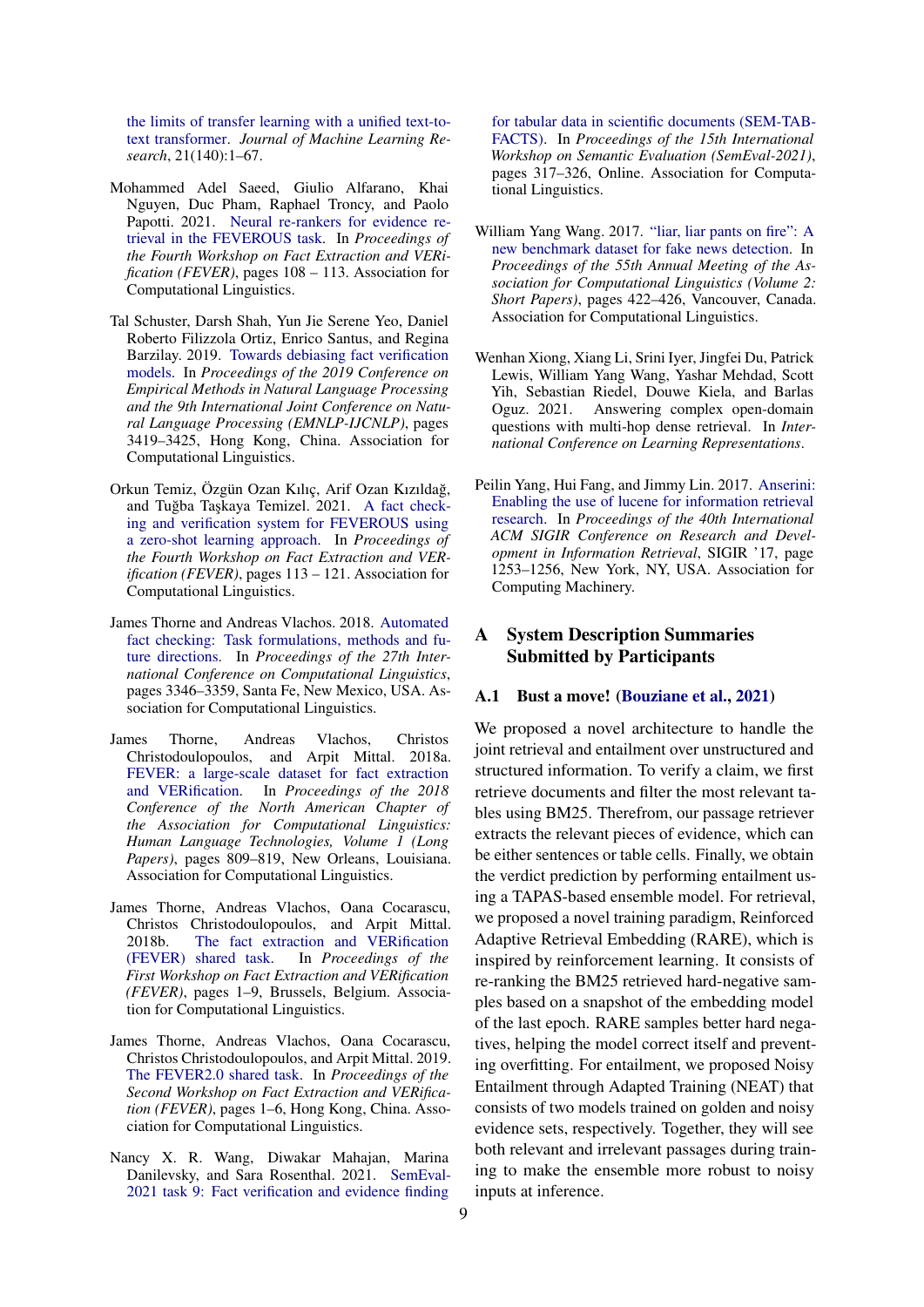#### A.2 Papelo [\(Malon,](#page-7-9) [2021\)](#page-7-9)

We develop a system for the FEVEROUS fact extraction and verification task that ranks an initial set of potential evidence and then pursues missing evidence in subsequent hops by trying to generate it, with a "next hop prediction module" whose output is matched against page elements in a predicted article. Seeking evidence with the next hop prediction module continues to improve FEVEROUS score for up to seven hops. Label classification is trained on possibly incomplete extracted evidence chains, utilizing hints that facilitate numerical comparison. The system achieves .281 FEVEROUS score and .658 label accuracy on the development set, and finishes in second place with .259 FEVEROUS score and .576 label accuracy on the test set.

### A.3 NCU [\(Gi et al.,](#page-7-11) [2021\)](#page-7-11)

Our 3rd place FEVEROUS system is a three-stage model consisting of document retrieval, element retrieval, and verdict inference. Our document retrieval utilizes Anserini [\(Yang et al.,](#page-8-6) [2017\)](#page-8-6), an information retrieval toolkit built on Lucene. For element retrieval, we experiment two different approaches, the Anserini and the BERT model, to select relevant elements from documents retrieved in previous stage. For the third stage, we adopt the RoBERTa NLI model pre-trained on well-known NLI datasets, including SNLI, MNLI, FEVER-NLI, ANLI [\(Nie et al.,](#page-7-12) [2020\)](#page-7-12), and experiment on its variants with aggregation method to fully utilize the semantic information of retrieved elements in previous stage. Our system improves the FEVEROUS baseline in two aspects. First, while the baseline retriever pays attention to literally relevance with a combination method of entity matching and TF-IDF, we fine-tune the BERT model to integrate more semantic relevance for finding evidential elements and downstream verdict inference. Second, the baseline predictor uses the concatenation of claim and elements as input, having a constraint of maximum length. We experiment several ways to include more elements for verdict inference. These improvements allow us to achieve 0.29 feverous score on the development set and 0.25 feverous score on the blind test set, both outperforming the FEVEROUS baseline.

#### A.4 EURECOM\_Fever [\(Saeed et al.,](#page-8-10) [2021\)](#page-8-10)

It is clear that enhancing evidence retrieval plays a vital role in any fact-checking system. In our submission, we focus on enhancing the identification of Wikipedia pages by utilizing advances in the information retrieval (IR) community, where neural ranking models have been proposed for better data retrieval [\(Mitra et al.,](#page-7-13) [2017\)](#page-7-13). We extend the baseline by providing a two-stage re-ranking process in the spirit of simple IR systems: (a) first, numerous pages to a given query are retrieved from a corpus using entity-matching and TF-IDF [\(Chen et al.,](#page-7-14) [2017\)](#page-7-14) and (b) second, the pages are scored and reranked using a more computationally-demanding method. Given that neural ranking methods have shown success in the IR community [\(Guo et al.,](#page-7-15) [2020\)](#page-7-15), we used one as part of our extension to the baseline, where a re-ranker provides a score for every (query, table) pair. We then retain the tables with the top scores. The re-ranker is based on a pre-trained BERT model that is fine-tuned on the passage re-ranking task of the MS MACRO [\(Nguyen et al.,](#page-7-5) [2016\)](#page-7-5) dataset to minimize the binary cross-entropy loss. This extension to the baseline was enough to beat it, exhibiting that having higher recall with a computationally-demanding method would be more effective for evidence retrieval than standard mechanisms.

#### A.5 Martin Funkquist [\(Funkquist,](#page-7-16) [2021\)](#page-7-16)

The proposed system consists of three main parts: document retrieval, evidence retrieval and label prediction. The first part retrieves the most relevant documents using TF-IDF vector similarity scores between the claim and the title and body text of the documents. Then evidence is retrieved from these documents using similarity scores between TF-IDF vectors to retrieve the textual evidence and similarity scores between dense vectors created by fine-tuned TaPaS models to retrieve tabular evidence. Finally, the evidence is passed through a dense neural network to produce a veracity label, where the input is vectors created by a pre-trained RoBERTa for the sentence evidence and a TaPaS model for the table evidence.

#### A.6 Albatross

For the retrieval part, we experimented with Spacy NER based on Transformers and FastText matching instead of TFIDF. We also analyzed performance change across parameters like page count, table count, etc in the TFIDF module of baseline implementation. For verdict prediction, we fine tuned several publicly available NLI models on the competition data. We also tried a majority vote strategy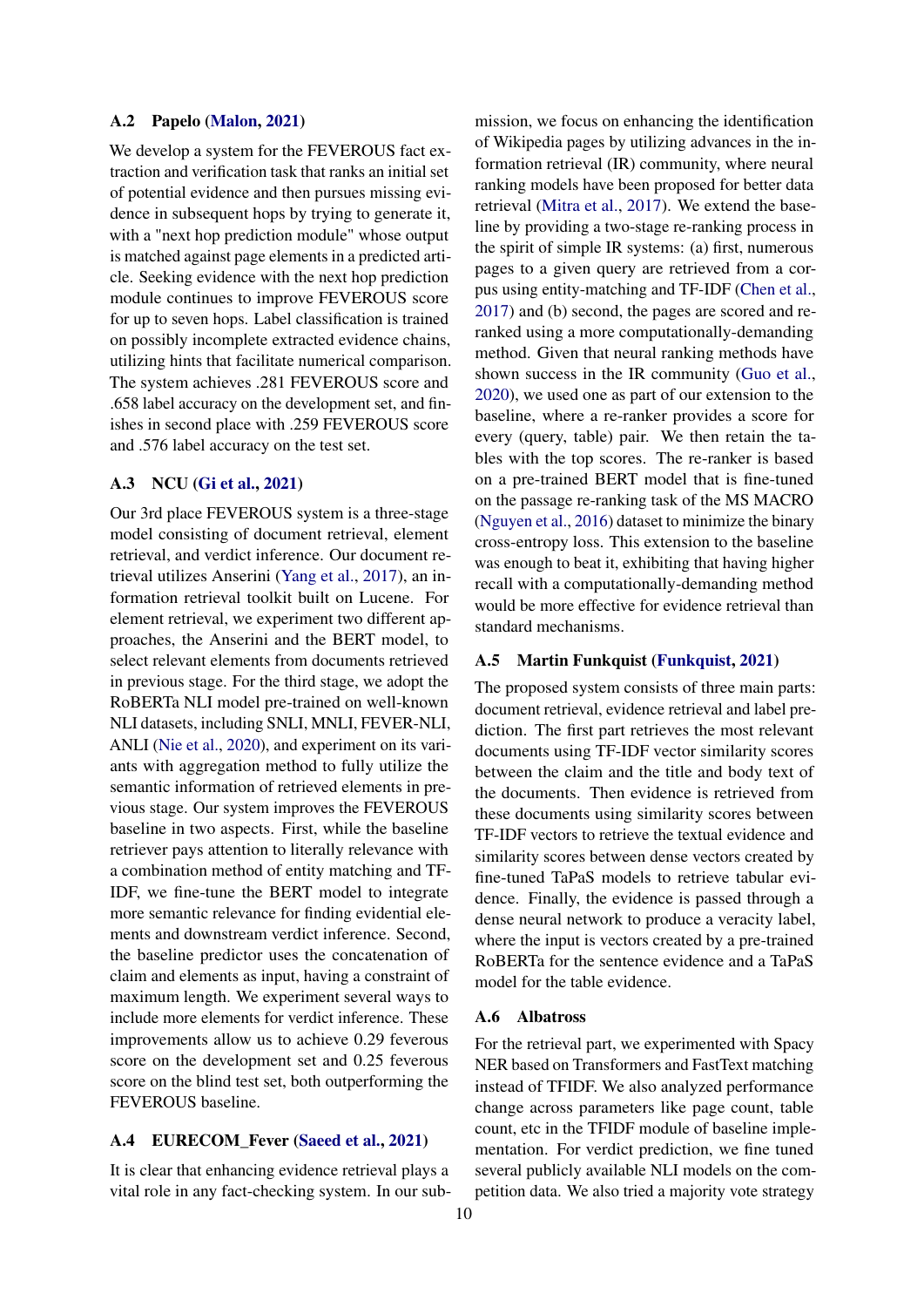for creating the test predictions using the various verdict prediction models that we had trained.

## A.7 METUIS [\(Temiz et al.,](#page-8-11) [2021\)](#page-8-11)

We propose a pipeline that retrieves documents by using Anserini indexing on top of the Wikipedia dump. After the document retrieval, evidence related to the claim is selected by using Bert-Large-Cased Question Answering model, and the results of the QA model are sorted by using Universal Sentence Encoder score, which measures the similarity between the claim and the document portion. The final verdict of the claim is determined by the XLNET natural language inference model, which compares the evidence and the claim. Other than the sentence evidence, the cell evidence is obtained by TAPAS Table Question Answering model and by looking at the match score between the entities of the claim and the cell values. The pipeline is fully unsupervised, and all the models used in the pipeline require no pretraining.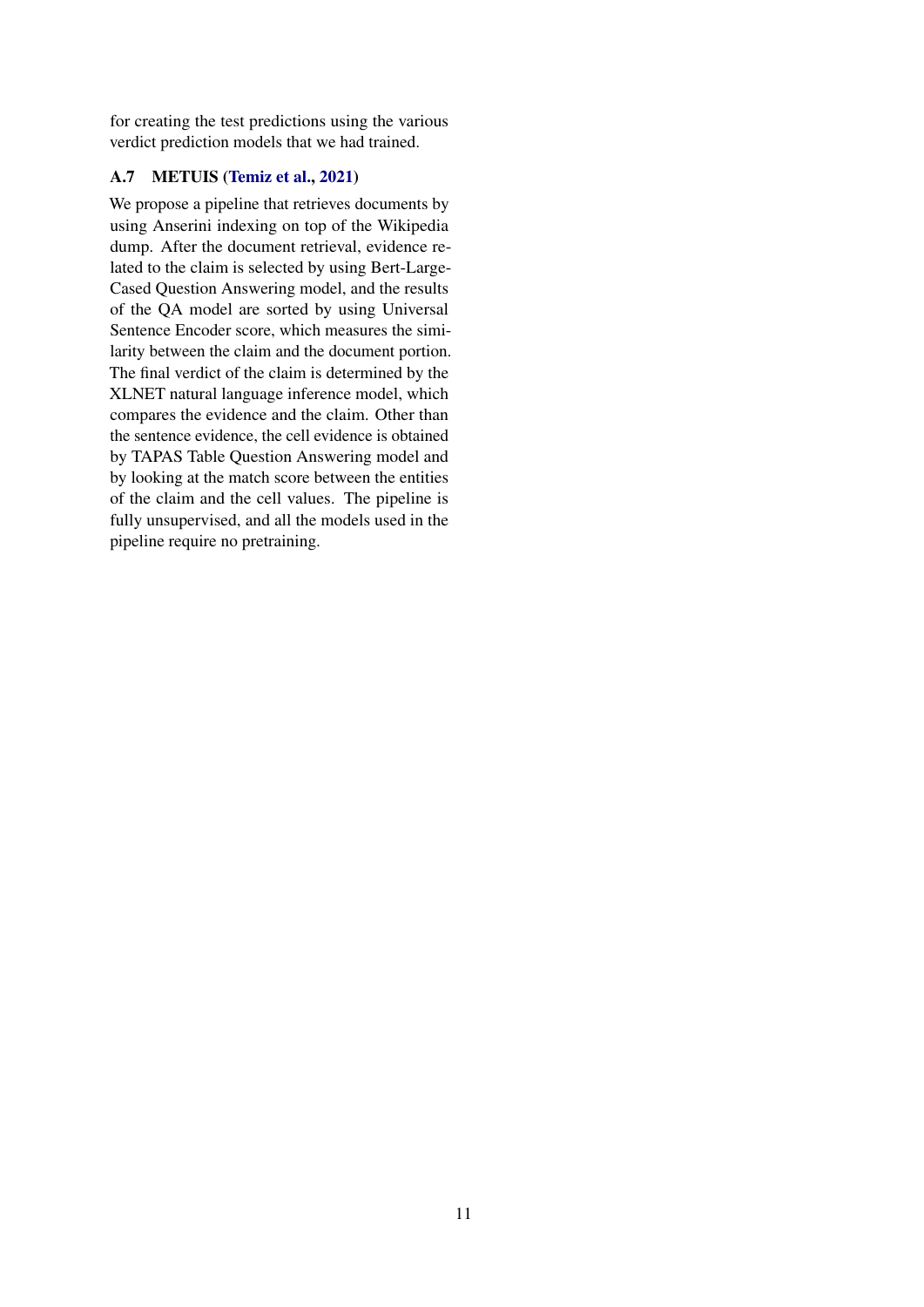# <span id="page-11-0"></span>B Further result tables

| <b>Team Name</b>     | Label           | <b>Evidence</b>     |               |          | <b>FEVEROUS</b> |  |
|----------------------|-----------------|---------------------|---------------|----------|-----------------|--|
|                      | <b>Accuracy</b> | <b>Precision</b>    | <b>Recall</b> | F1       | <b>Score</b>    |  |
| <b>Textual-only</b>  |                 |                     |               |          |                 |  |
| Bust a move          | 0.54            | 0.06                | 0.57          | 0.11     | 0.35            |  |
| Papelo               | 0.60            | 0.06                | 0.35          | 0.10     | 0.28            |  |
| <b>NCU</b>           | 0.56            | 0.11                | 0.48          | 0.17     | 0.32            |  |
| Z team               | 0.47            | 0.06                | 0.57          | 0.11     | 0.29            |  |
| EURECOM_Fever        | 0.51            | 0.15                | 0.49          | 0.23     | 0.29            |  |
| <b>Baseline</b>      | 0.50            | 0.13                | 0.43          | 0.20     | 0.27            |  |
| Saturday_Night_Fever | 0.50            | 0.12                | 0.43          | 0.19     | 0.26            |  |
| Martin Funkquist     | 0.40            | 0.07                | 0.49          | 0.13     | 0.22            |  |
| Albatross            | 0.49            | 0.10                | 0.43          | 0.16     | 0.26            |  |
| <b>METUIS</b>        | 0.44            | 0.05                | 0.17          | 0.08     | 0.12            |  |
| ChaCha               | 0.39            | 0.02                | 0.13          | 0.03     | 0.05            |  |
| seda_kaist           | 0.39            | 0.02                | 0.13          | 0.03     | 0.05            |  |
| qmul_uou_iiith       | 0.41            | 0.02                | 0.05          | 0.03     | 0.03            |  |
|                      |                 | <b>Tabular-only</b> |               |          |                 |  |
| Bust a move          | 0.58            | 0.07                | 0.36          | 0.12     | 0.23            |  |
| Papelo               | 0.63            | 0.07                | 0.44          | 0.13     | 0.33            |  |
| <b>NCU</b>           | 0.49            | 0.07                | 0.35          | 0.12     | 0.20            |  |
| Z team               | 0.43            | 0.07                | 0.36          | 0.12     | 0.16            |  |
| EURECOM_Fever        | 0.44            | 0.09                | 0.28          | 0.13     | 0.14            |  |
| <b>Baseline</b>      | 0.47            | 0.07                | 0.22          | 0.11     | 0.12            |  |
| Saturday_Night_Fever | 0.46            | 0.07                | 0.22          | 0.11     | 0.11            |  |
| Martin Funkquist     | 0.30            | 0.04                | 0.16          | 0.06     | 0.04            |  |
| Albatross            | 0.34            | 0.01                | 0.04          | 0.01     | 0.02            |  |
| <b>METUIS</b>        | 0.41            | 0.03                | 0.09          | 0.04     | 0.05            |  |
| ChaCha               | 0.41            | 0.02                | 0.13          | 0.04     | 0.05            |  |
| seda_kaist           | 0.42            | 0.02                | 0.13          | 0.04     | 0.05            |  |
| qmul_uou_iiith       | 0.51            | 0.03                | 0.04          | 0.03     | 0.02            |  |
|                      |                 | <b>Combined</b>     |               |          |                 |  |
| Bust a move          | 0.59            | 0.11                | 0.30          | 0.16     | 0.22            |  |
| Papelo               | 0.50            | 0.10                | 0.27          | 0.14     | 0.19            |  |
| <b>NCU</b>           | 0.52            | 0.13                | 0.33          | 0.18     | 0.23            |  |
| Z team               | 0.62            | 0.11                | 0.30          | 0.16     | 0.22            |  |
| EURECOM_Fever        | 0.49            | 0.18                | 0.19          | 0.18     | 0.15            |  |
| <b>Baseline</b>      | 0.46            | 0.15                | 0.16          | 0.16     | 0.13            |  |
| Saturday_Night_Fever | 0.49            | 0.15                | 0.17          | 0.16     | 0.14            |  |
| Martin Funkquist     | 0.65            | 0.09                | 0.12          | 0.10     | 0.09            |  |
| Albatross            | 0.34            | 0.08                | 0.01          | 0.02     | 0.01            |  |
| <b>METUIS</b>        | 0.29            | 0.06                | 0.04          | 0.05     | 0.01            |  |
| ChaCha               | 0.48            | 0.05                | 0.05          | 0.05     | 0.03            |  |
| seda_kaist           | 0.46            | 0.04                | 0.03          | 0.04     | 0.02            |  |
| qmul_uou_iiith       | 0.27            | 0.03                | 0.02          | $0.02\,$ | 0.01            |  |

Table 6: Results of the blind test phase of the FEVEROUS challenge, only considering samples that require exclusively textual evidence (top), tabular evidence (middle), and both (bottom), respectively.